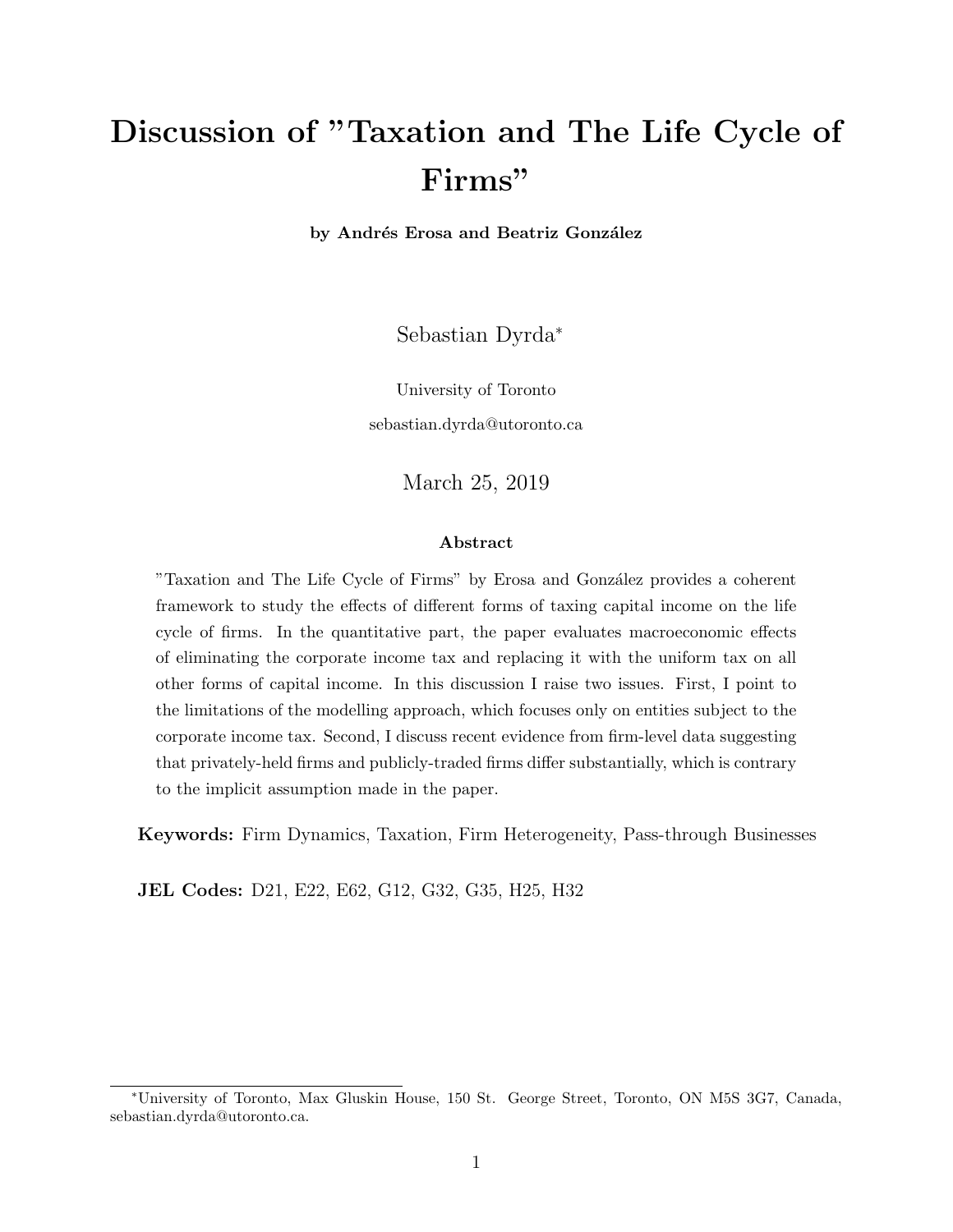## 1 Introduction

This paper by Andrés Erosa and Beatriz González studies how different forms of taxing capital income affect investment and financing decisions of firms over their life cycle, as well as the creation of new firms (firm entry), aggregate capital accumulation and aggregate output. Furthermore, the paper evaluates quantitatively the effects of a tax reform that eliminates the tax on corporate income and replaces the lost revenue with a common tax rate on all other form of capital income. The paper builds upon [Hopenhayn and Rogerson](#page-7-0) [\(1993\)](#page-7-0) framework and introduces four fiscal instruments: dividend income tax, interest income tax, corporate profit tax and capital gain tax.

Erosa and González start their analysis with a simple version of the economy with a deterministic fixed level of firm's productivity determined upon entry. In this simplified framework they provide a qualitative discussion of the effects of various taxes on the life cycle of a firm. These effects are presented compactly in Figure 1 of the paper and can be summarized as follows. The dividend income taxation does not distort investment and dividends paid by the mature firms, however it diminishes the optimal amount of initial equity issued by firms. As a result, the dividend income tax reduces the initial size of firms, increases the age at which firms reach maturity (optimal size) and diminishes entry. The taxation of the capital gains, on the one hand, encourages newly created firms to issue equity in order to reduce tax payments levied on accumulated internal funds over the life cycle. As a result time to reach maturity shortens. However, on the other hand, the optimal size is reduced since the taxation of capital gains increases the cost of equity financing. Reduction of the optimal size translates to the lower market value of mature and young firms, which diminishes the initial size of young firms. Thus, the effect on the size of entrants is ambiguous. Corporate income taxation reduces the optimal size and dividend payments of the mature firms, which stems from the fact that this instrument effectively distorts the capital accumulation. Lower dividend payments reduce the market value of the firm, hence the initial size is smaller. Lower market value impacts young and mature firms asymmetrically. The corporate income tax makes it harder for firms to accumulate retained earnings, which delays the age at which firm reaches the optimal size. As a result the market value of young firms is more negatively affected by the corporate income tax, relative to the value of already matured firms. This asymmetry lies at the heart of the quantitative results of the paper.

In the quantitative section of the paper Erosa and González consider the version of the model with stochastic firm productivity and adjustment costs in capital. They discipline the key model parameters by targeting the following statistics: average annual employment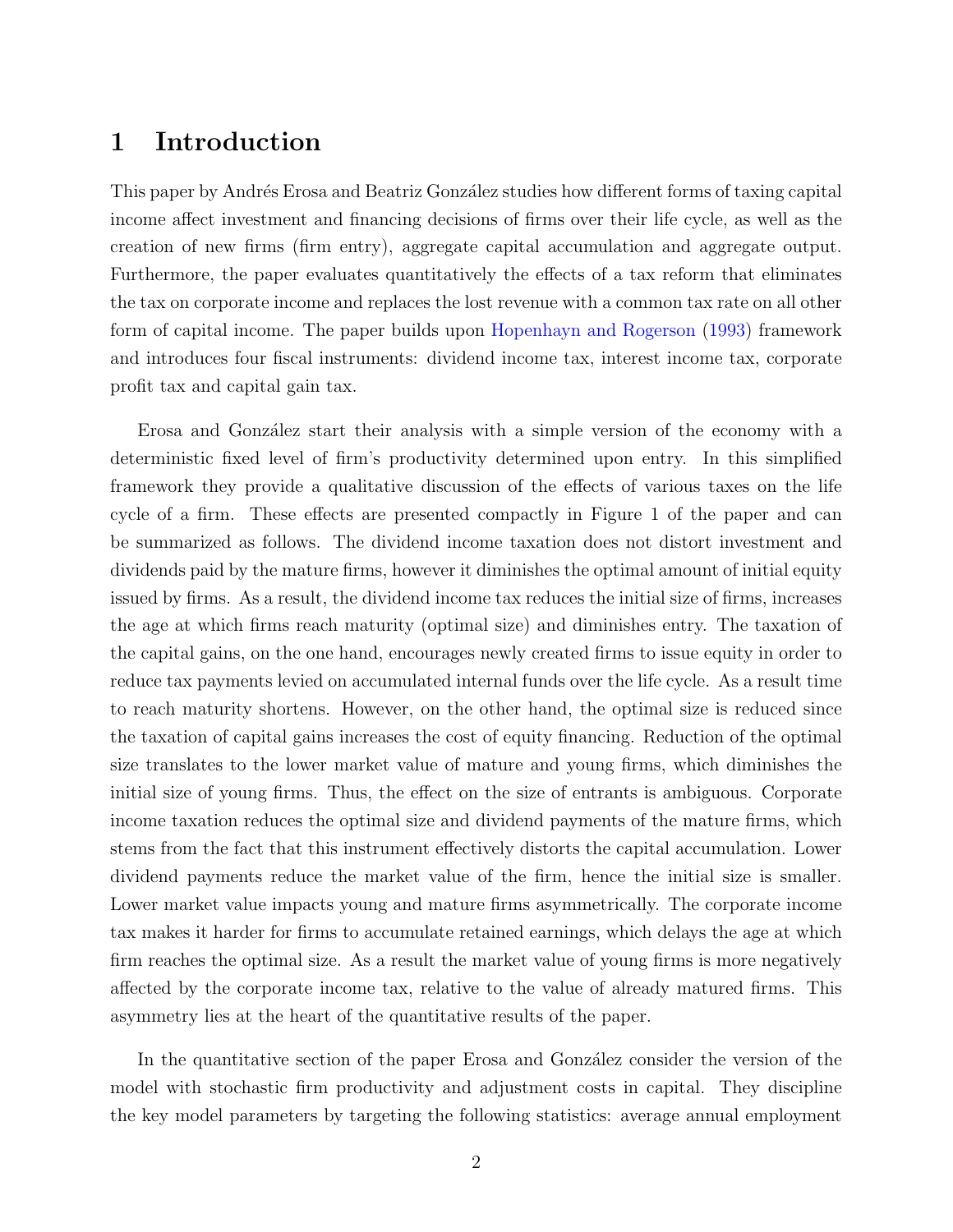growth, the volatility of investment rate, the autocorrelation of investment rates, the ratio of equity issuance by incumbent firms to investment and the size distribution of businesses. The size distribution is based on the Business Dynamics Statistics (BDS) data set and includes firms with more than 50 employees, whereas the other targets are based on the Compustat data. The main quantitative exercise in the paper is a tax reform that eliminates taxation of corporate income while keeping constant the tax revenue, which is achieved by finding the common tax rate on all other forms of capital income, i.e. dividends, interest income and capital gains. The key economic idea behind this reform follows directly from the logic presented in the simplified version of the model. Abolishing the corporate income tax shifts the tax burden from liquidity constrained firms (on average young ones) towards firms which already achieved their optimal size and which are distributing dividends. Such reform benefits disproportionately young firms and increases the value of entry more than the value of incumbent businesses. The aggregate output increases by 12.2 percent and aggregate TFP rises by 4.6 percent following the reform. These numbers are largely driven by the entry margin since the mass of entrants rises by 34.5 percent. The paper conducts sensitivity analysis with regards to the elasticity of entry and finds that the smaller it is the smaller are the quantitative effects of the reform.

My discussion will focus on two issues. First, I will inspect more closely how large is the set of firms that the theory presented in the paper applies to. I will shed light on how well does it describe the life cycle of an average U.S. firm. Second, I will critically examine some modelling choices in the paper and the calibration strategy that the authors follow. In particular I will comment on the crucial implicit assumption that authors make i.e. that characteristics of privately- held businesses are very similar to the ones of the public companies.

#### 2 Not all U.S. businesses are taxed the same way

How well does the theory presented in the paper describe the life cycle of an average firm in the US? I will argue that most of the U.S. businesses are unlike the firms in this model. They and their shareholders do not pay dividend income and corporate income taxes. More importantly, from the standpoint of the economic mechanism operating in the model, most entrants in the U.S. are not subject to theses two taxes. Finally, I will show that tax reforms induce changes in the legal forms of business organization, which affects the way firms are taxed and hence changes the tax base via extensive margin. My conclusion from this part of discussion is that qualitative findings from Erosa and González analysis should be taken with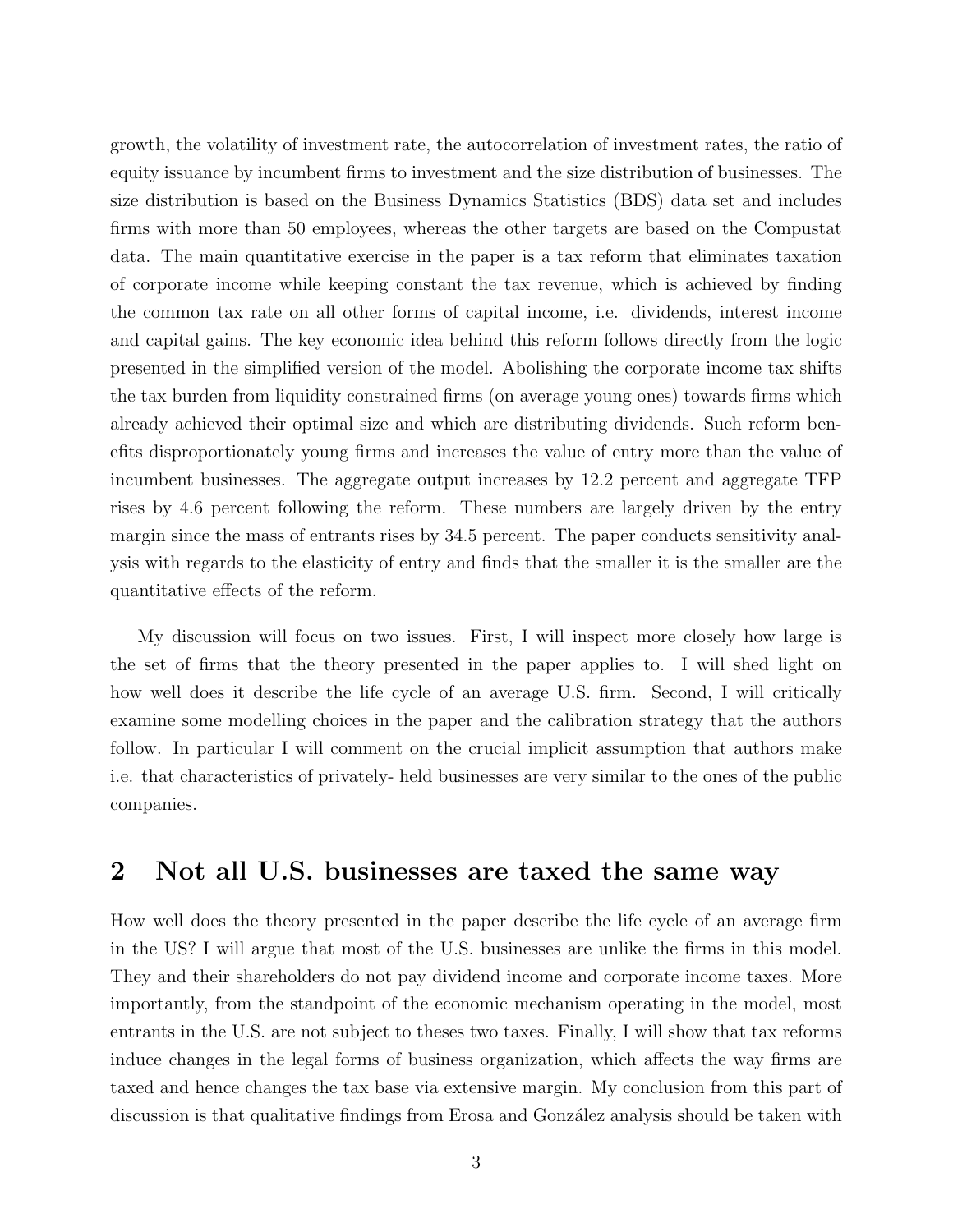a grain of salt, since they apply to a relatively narrow set of firms and the analysis misses an important channel of switching between legal forms of business organization.

Business owner in the United States may organize her entity in one of the six main forms: (1) Sole proprietorship (2) Partnership (3) Limited Partnership (4) Limited Liability Company (LLC) (5) S corporation (6) C corporation. Legal forms of business organization differ across each other mostly in terms of liability protection, restrictions on the number and type of owners, transferability of interest and most importantly in terms of taxation of profits. C corporations pay corporate income tax on their profits at the entity level. Then, whenever the after-tax profits are distributed to the shareholders in forms of the dividends the shareholders pay dividend income tax. If business is unincorporated (forms (1) to (4)) or organized as S corporation then the firm does not pay the corporate income tax on it's profits. Instead, they are passed through to the owners, who pay individual income tax on them. The profits are taxed independently on whether they were actually distributed or not. Businesses that pass their income to the owners and that are not subject to the corporate and dividend income taxation are commonly called pass-throughs or pass-through businesses.

Table [1](#page-4-0) presents the distribution of number of firms and employment across size bins and legal forms of business organization in the United States in 2015. The data comes from the Statistics of the U.S. Businesses (SUSB). A couple of observations emerge from Table [1.](#page-4-0) First, most of the U.S. businesses are actually small; 89.3 percent of firms employ less than 20 employees. At the same time, the size distribution of firms is heavily right-skewed; the largest 0.5 percent of firms accounts for 52.5 percent of employment. Second, 76 percent of the businesses, which accounts for 41.6 percent of employment is organized as pass-through entity, and hence is not subject to the corporate income tax and the owners of these businesses do not pay dividend income taxes. C corporations account only for 16.9 percent of firms in the United States, but their employment share is 44.2 percent. The average C corporation in U.S. is 4.8 times larger than the average pass-through entity. This discrepancy is driven mainly by the very large C corporations, which becomes clear by comparing the average size of the C corporation in the  $500+$  employees bin  $(4143.1 \text{ employees})$  with the average size of the pass-through business in this bin (1141.3 employees). As I will argue in the next section, this difference among legal forms in the largest size bin is mostly due to the difference between privately-held and publicly-traded companies.

The observations from Table [1](#page-4-0) are informative about the set of firms to which the theory proposed by Erosa and Gon´azlez applies to. The corporate income tax and dividend income tax is paid by at 16.9 percent of firms, which accounts for 44.2 percent of employment. Hence,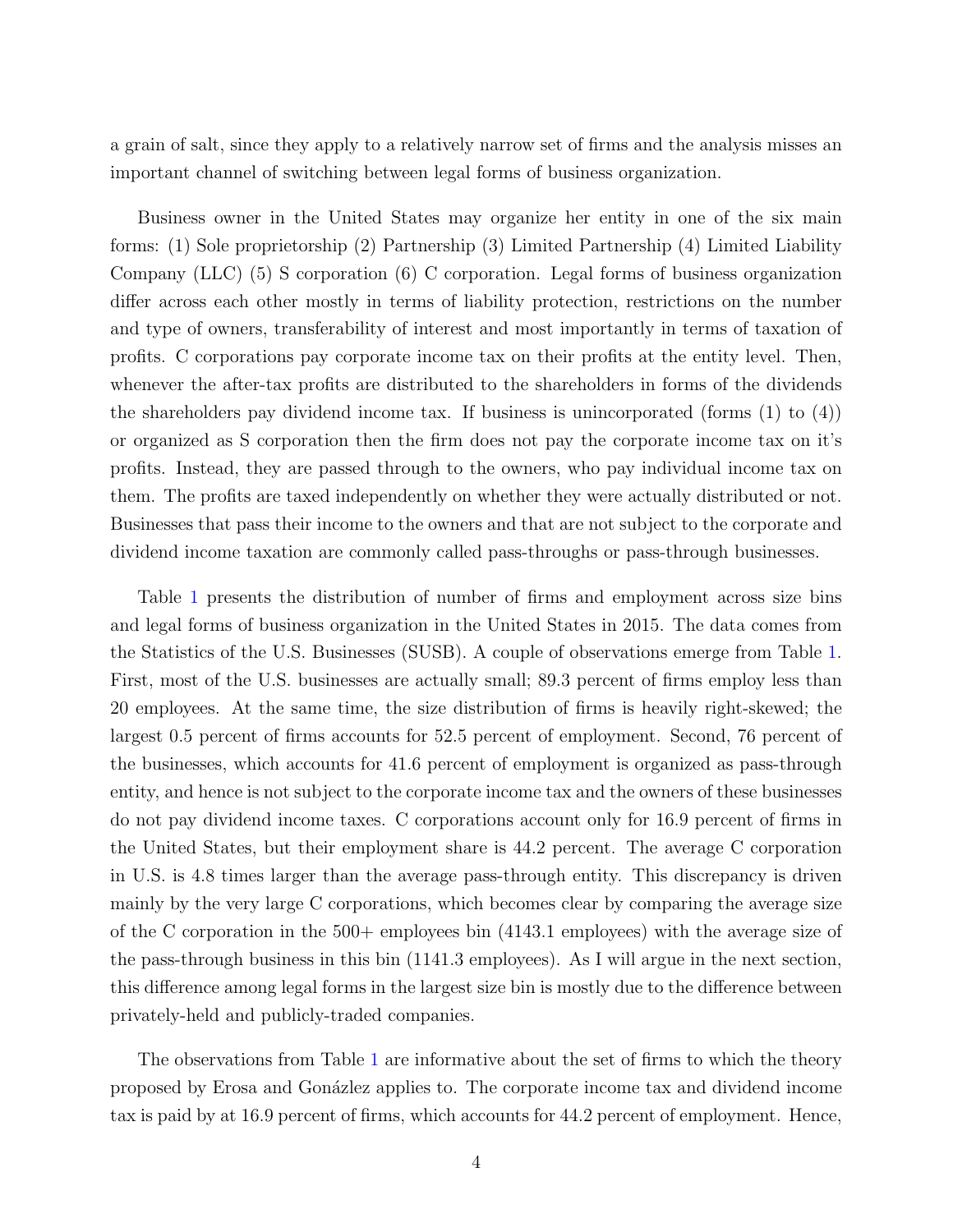|                         |      | <b>Employment Bins</b> |             |        | <b>Total</b> |
|-------------------------|------|------------------------|-------------|--------|--------------|
|                         | < 20 | $20 - 99$              | $100 - 499$ | $500+$ |              |
|                         |      |                        |             |        |              |
| C corporations          |      |                        |             |        |              |
| Number of firms $(\%)$  | 14.3 | 1.9                    | 0.4         | 0.2    | 16.9         |
| Employment $(\%)$       | 3.0  | 3.6                    | 3.8         | 33.8   | 44.2         |
| Average Emp (employees) | 4.5  | 39.2                   | 184.8       | 4143.1 | 55.1         |
|                         |      |                        |             |        |              |
| Pass-throughs           |      |                        |             |        |              |
| Number of firms $(\%)$  | 68.8 | 6.1                    | 0.9         | 0.2    | 76.0         |
| Employment $(\%)$       | 12.4 | 11.1                   | 7.6         | 10.5   | 41.6         |
| Average Emp (employees) | 3.8  | 38.3                   | 174.9       | 1141.3 | 11.5         |
|                         |      |                        |             |        |              |
| Government and Other    |      |                        |             |        |              |
| Number of firms $(\%)$  | 6.2  | 1.0                    | 0.3         | 0.1    | 7.5          |
| Employment $(\%)$       | 1.4  | 1.9                    | 2.7         | 8.2    | 14.2         |
| Average Emp (employees) | 4.7  | 42.0                   | 201.0       | 2025.1 | 39.9         |
|                         |      |                        |             |        |              |
| All Firms               |      |                        |             |        |              |
| Number of firms         | 89.3 | 9.0                    | 1.6         | 0.5    | 100          |
| Employment              | 16.8 | 16.6                   | 14.1        | 52.5   | 100          |
| Average Emp             | 3.9  | 39.2                   | 195.6       | 3347.1 | 21.0         |

<span id="page-4-0"></span>Table 1: Distribution of firms and employment by size and legal form of organization

Source: Own calculations from Statistics of U.S. Businesses (SUSB) for 2015

the theory applies to a relatively small set of large businesses. The paper leaves aside the impact of different types of taxes on the life cycle of pass-through businesses, which constitute majority of firms in the U.S. This concern is even more serious once one take into account the distribution of legal forms of organization by age, since the key mechanism of the paper hinges on reallocation of resources from mature, unconstrained firms towards the young, liquidity constrained firms. While, the SUSB does not provide the data on distribution of legal forms of organization by age, [Dyrda and Pugsley](#page-7-1) [\(2018\)](#page-7-1) document using the Longitudinal Business Dynamics (LBD) data set that 83 percent of entrants in 2011 were organized as pass-through businesses. Thus pass-throughs are even more dominant among entrants relative to the whole population of firms, which further questions the applicability of the theory presented in the paper. Finally, Erosa and Gonz´alez abstract from the choice of the legal form organization both at the entry level and for the incumbent firms. Again, firm-level evidence from the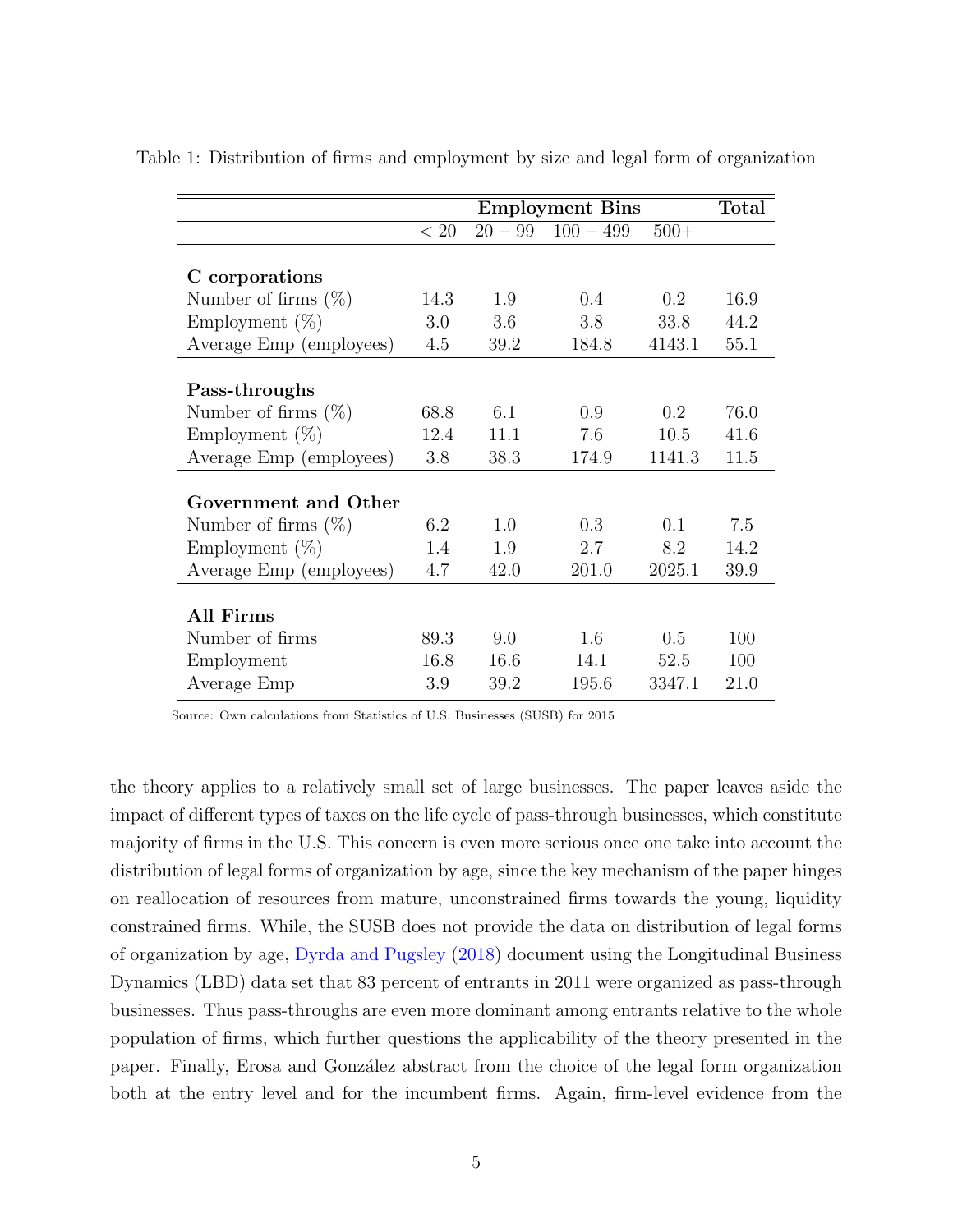LBD data presented in [Dyrda and Pugsley](#page-7-1) [\(2018\)](#page-7-1) indicate that flows between legal forms of business organization, especially following the tax reforms episodes, are substantial and have implications for employment dynamics at the firm level. For example following the Tax Act Reform of 1986, which reduced mostly top income rates for individual income, 6.1 percent of all existing C corporations (13.6 percent once weighted with payroll) switched their legal form of organization to pass-through in 1986. Similar flows are documented for the Economic Growth and Tax Relief Reconciliation Act of 2001 reform and some anecdotal evidence about the flows into the opposite direction (from pass-through to C corporation) is available for the Tax Cuts and Jobs Act in  $2017<sup>1</sup>$  $2017<sup>1</sup>$  $2017<sup>1</sup>$ .

#### 3 Public companies vs. privately-held firms

In the quantitative part of the paper Erosa and Gonazlez calibrate the model to match the size distribution of firms in the BDS data and at the same time to match employment growth, volatility and autocorrelation of investment rates and ratio of equity issuance by incumbent firms computed from the Compustat data. This is somehow inconsistent, since the samples of firms and their characteristics in the BDS and Compustat are very different. Compustat includes only publicly-traded companies, while the BDS includes almost all businesses in the US. Thus, the paper implicitly assumes that with regards to employment growth, investment rates and equity issuance privately-held businesses and publicly-traded companies are alike. In the light of the recent evidence provided by [Dinlersoz, Kalemli-Ozcan, Hyatt, and Penci](#page-7-2)[akova](#page-7-2) [\(2018\)](#page-7-2) this assumption is dubious. [Dinlersoz et al.](#page-7-2) [\(2018\)](#page-7-2) construct a new, unique data set for the U.S. matching the LBD data to Orbis and Compustat data sets. Hence, they are able to analyze the panel data covering large sample of privately-held and all publicly-traded companies, which include financial variables as well as employment.

The main conclusion from the analysis in [Dinlersoz et al.](#page-7-2) [\(2018\)](#page-7-2) is that listed firms are substantially different from the private ones, which is summarized in Table 3 of their paper. According to their findings listed firms are 62 times larger than the private ones and twice as old. They are more profitable, and have higher collateral and financial leverage. Private firms also have higher equity over total assets, which could reflect their higher reliance on internal equity relative to listed firms. [Dinlersoz et al.](#page-7-2) [\(2018\)](#page-7-2) apply the standard empirical methodology to study the dependence of leverage and firm growth. They show that leverage and firm growth are strongly positively correlated for private firms in the cross section both

<span id="page-5-0"></span><sup>1</sup>For example private equity firm KKR & Co announced in March 2018 that it would convert from a partnership to a C corporation after U.S. tax reform made the tax code more favorable for C corporations.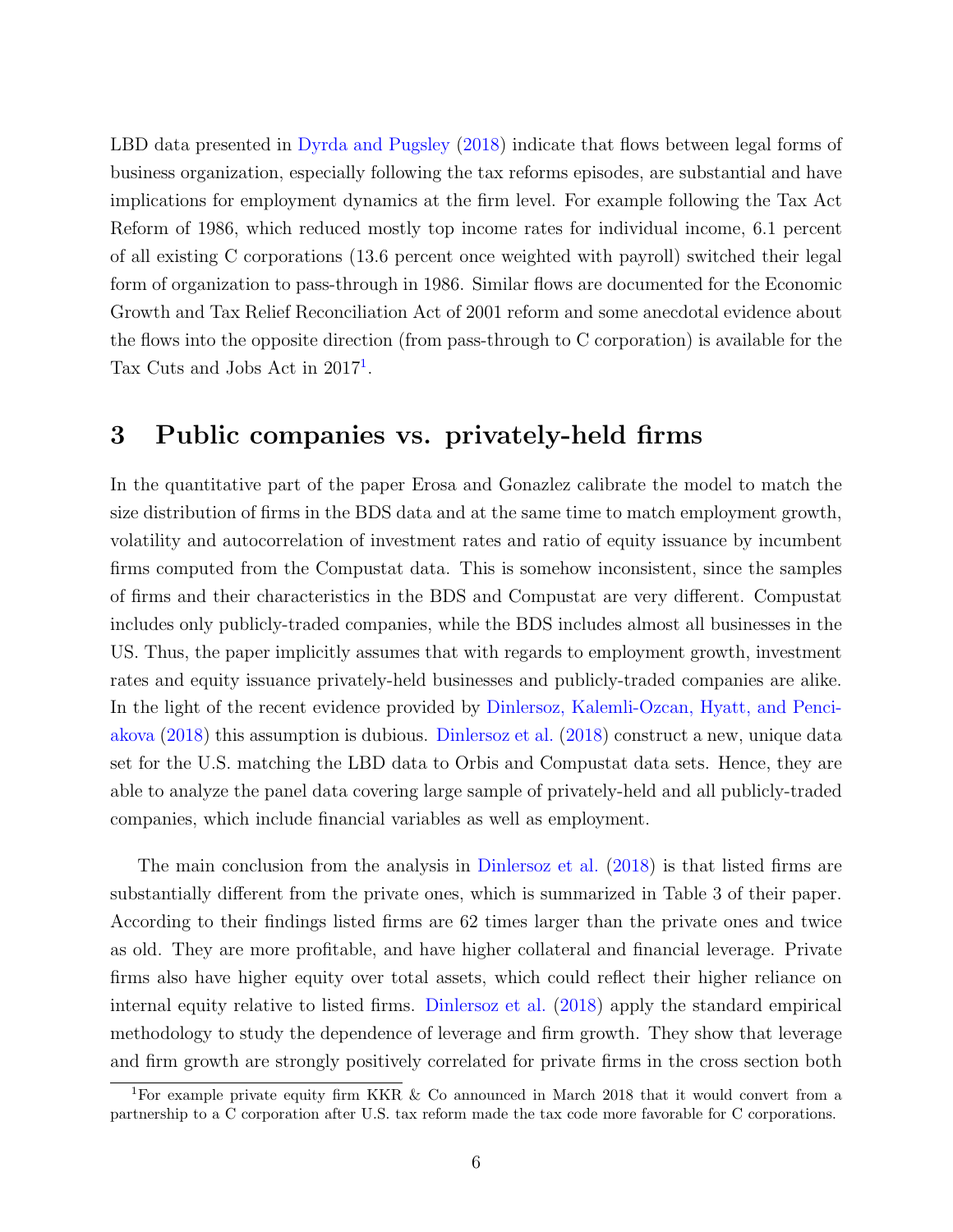during normal times and during the crisis. By contrast, public firms' growth is negatively related to their short-term leverage in normal times and this relation is not affected by the economic crisis. This result is consistent with public firms not being financially constrained, but rather slow-growing large public firms being leveraged.

The set of evidence on differences between private firms and listed firms in terms of the levels as well as growth rates of economic variables poses a challenge for the modelling choices and the calibration strategy pursued by Erosa and González. In the proposed environment firms do not have access to debt instrument, hence the notion of leverage is undefined in the model. It turns out though that in the data differences in leverage are crucial to account for disparity between privately-held firms and listed companies. The lack of debt market seems to be an important shortcoming of the modelling approach, restricting the relevance of the proposed theory. Moreover, in the light of presented evidence the implicit assumption about similar behavior of listed and private firms is likely to be false. Thus, my interpretation of the quantitative part of the paper is that it provides, leaving the lack of debt market aside, a theory of the publicly-traded C corporations, which form only the subset of all C corporations in the economy. While publicly-traded firms account for an important share of the U.S. economy, privately-held firms account for the majority of employment (74%) and gross output  $(56\%)^2$  $(56\%)^2$  and the paper in my opinion is not informative about the effects of tax reform on their behavior and hence on the aggregate macroeconomic outcomes.

### 4 Conclusions

Putting the two sets of comments together, I conclude that Erosa and González provide a coherent and new framework to study the effects of corporate income taxes, dividend income taxes and capital gains taxes for the life cycle of a relatively narrow set of firms in the U.S.: publicly-traded companies. Though, the theory proposed in the paper has limitations even with regards to this group of firms. A comprehensive study of the impact of various taxes on the life cycle of the universe of firms and hence on the aggregate economic outcomes would require taking seriously into account the choice of the legal form of organization both upon entrance and further over the life cycle as well as modelling the differences in taxation between C corporation and pass-through businesses. Moreover, any sound quantitative theory should in my opinion be consistent with the differences between privately-held and public companies, which arise from the recent analysis of the firm-level data.

<span id="page-6-0"></span><sup>2</sup>Data on employment share and output share are from [Dinlersoz et al.](#page-7-2) [\(2018\)](#page-7-2).